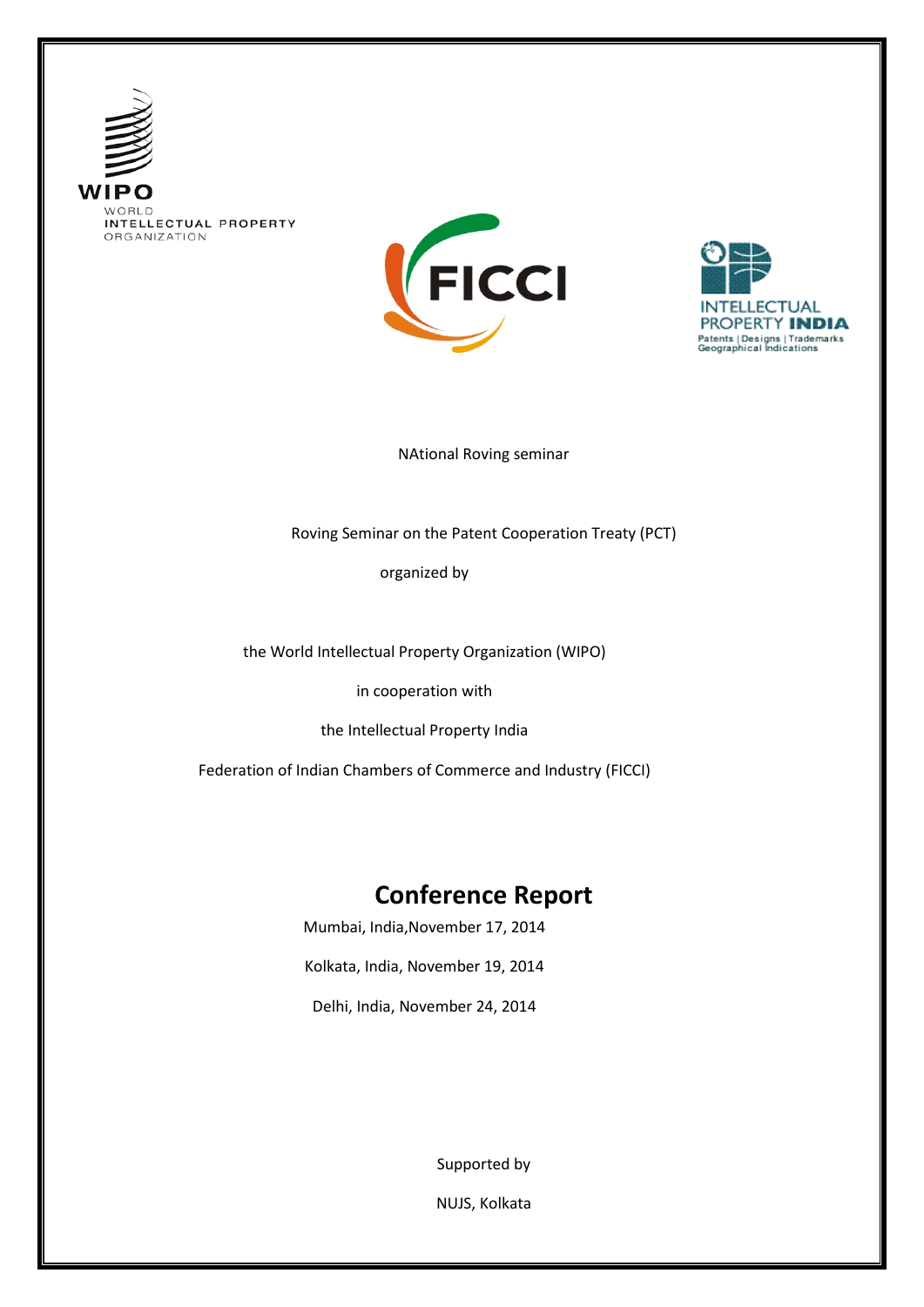

**About FICCI**



**FEDERATION OF INDIAN CHAMBERS OF COMMERCE AND INDUSTRY (FICCI)**since 1927 has been the rallying point for free enterprises in India. It has empowered Indian Businesses in the changing times, to shore up their competitiveness and enhance their global reach. With a nationwide membership of 500 chambers of business association, FICCI stands for quality, competitiveness, and transparency, accountability and business –government-civil society partnership to spread ethics based business practices and to enhance the quality of life of common people.

FICCI has a reach in all 29 states and 7 Union Territories; through its Secretariat at New Delhi & 12 State Offices. FICCI has 1,800 direct members from the corporate sector, both private and public, including SMEs and MNCs and 2,50,000 lakh (approx.) indirect members through various regional chambers of commerce. ranging from 44 industrial verticals including public & private industries, associations, individuals, SME's etc.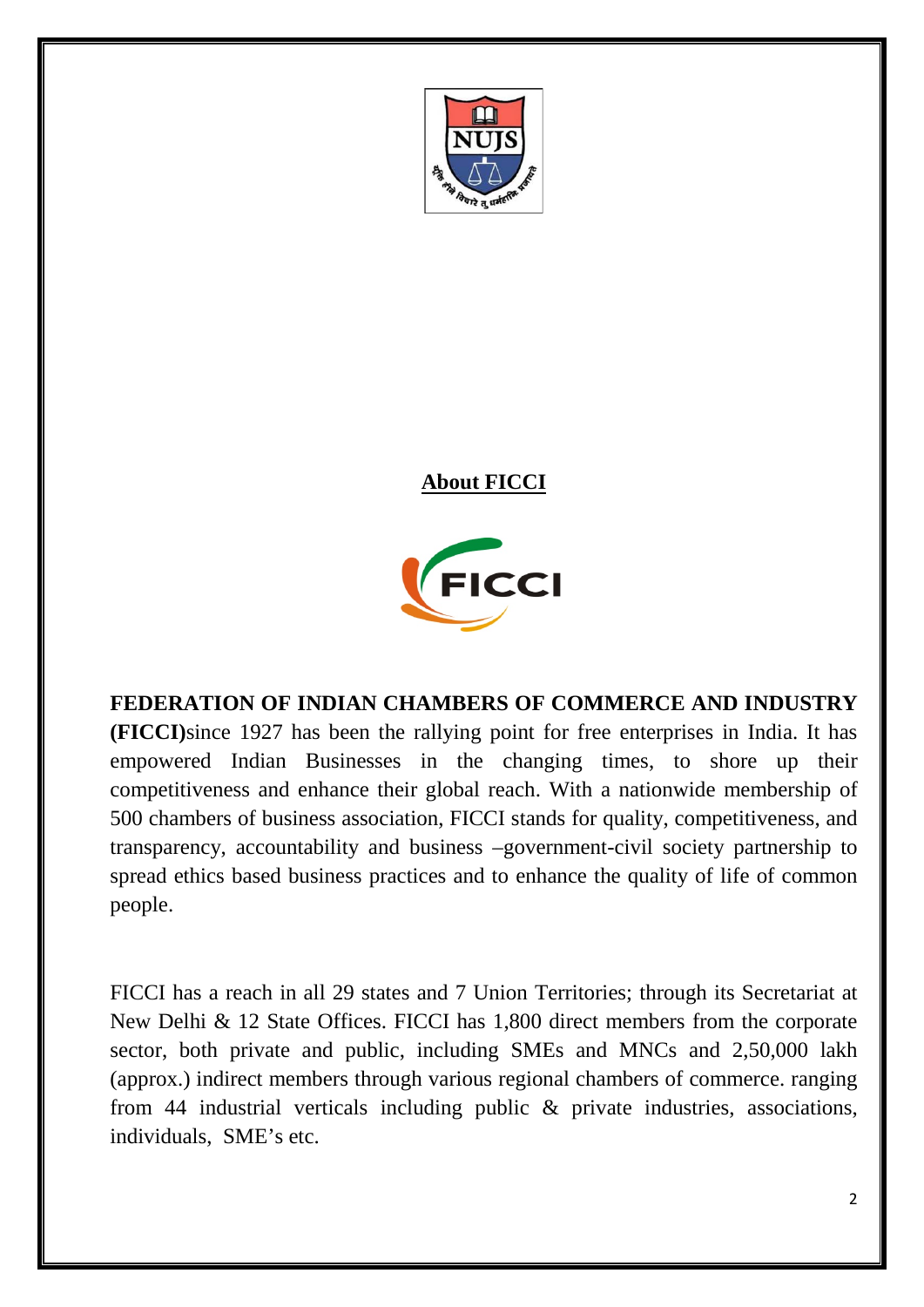FICCI strongly believes that it is important to provide entrepreneurs conducive environment which can foster innovation. FICCI IPR DIVISION is dedicated to the task of holistic development, protection, incentivization and promotion of Intellectual Property in India.

The *Intellectual Property Education Centre (IPEC)* is one of its kind online educational website second only to the WIPO educational initiative. Since its inception FICCI IPEC has successfully provided the certificate course to over 5,000 students, industry professionals, ex-government employees, etc. The courses include general course on IPR; specialized courses on Competition Law, Pharmaceutical R&D and US Patent. The plan for 2015 includes revamping the IPEC website alongwith updating the existing course material and also adding courses on IP enforcement, IP landscaping, IP Commercialization, R&D and Tech Transfer.

FICCI also established the *Intellectual Property Facilitation Centre (IPFC)* in New Delhi and Guwahati under the mandate of the Ministry of Micro, Small & Medium Enterprises (MSME). Headed by a team of experts from Legal & MSME; the IPFC helps MSME, Entrepreneurs, Individual Inventors etc. to identify, develop, protect, register, commercialize and use IP to business advantage. IPFC in 2015 endeavors to develop a holistic web system to provide the services IP consultancy, IP related knowledge, Commercialization Consultancy, Tech Transfer, linking international and national search databases; providing technical training in searching these databases; for payment of fee or for free to MSME; individuals innovators, etc. all over the Country and abroad.

FICCI IPR Division is dedicated to tackling IP related problem at the grass root level. The Division is engaged in conducting roving seminars for general IP Awareness  $\&$ International Filling; Police & Customs Training for identifying IP related Offences and tackling them effectively; Judiciary Roundtables for making the Judiciary sensitive to the industry perspective of the losses and the impact of IP infringement.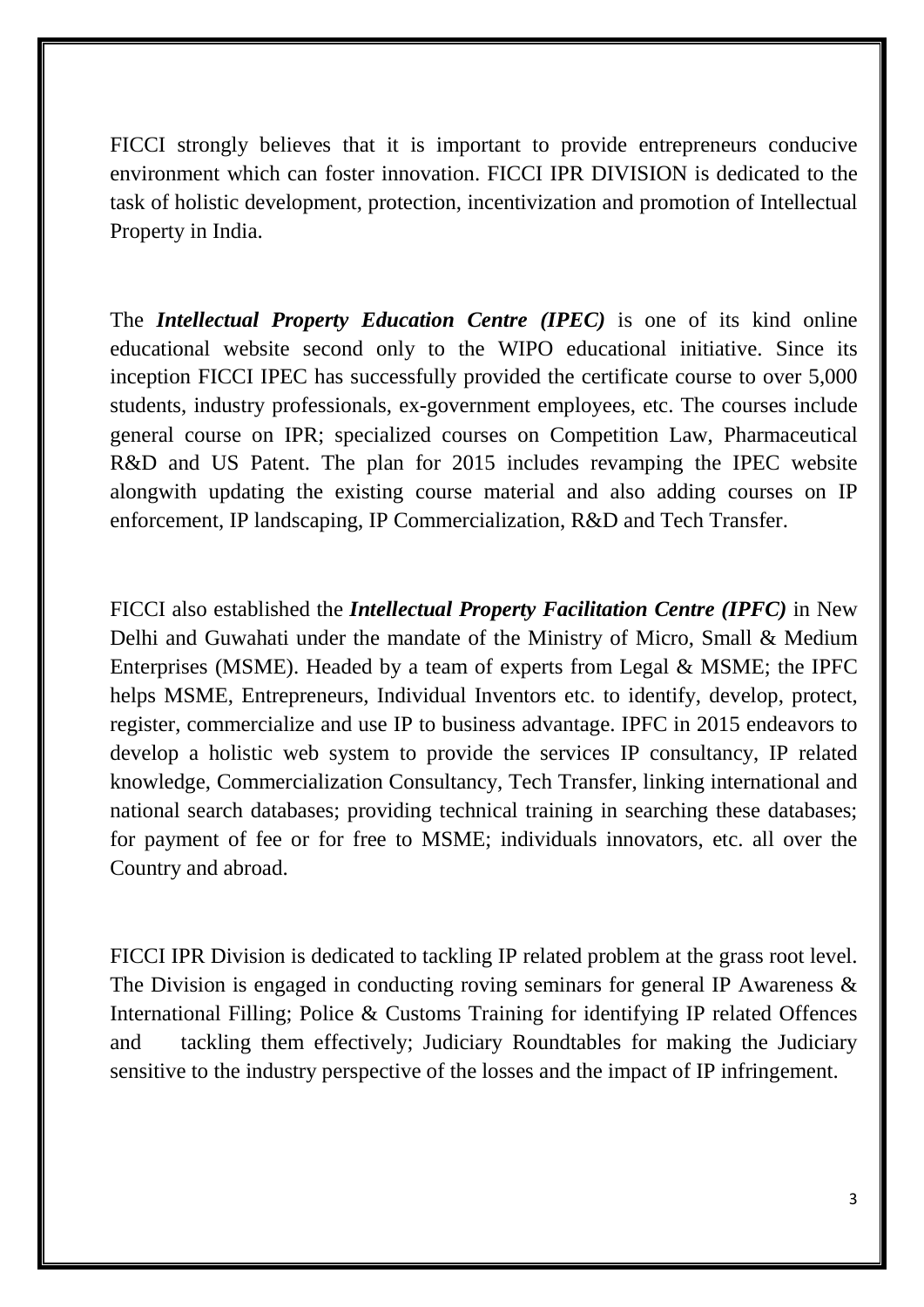In addition the Division is also involved in developing education curriculum to be included in the school syllabi at primary, secondary & higher secondary level. The division is actively involved in making policy suggestions to the IPR Think Tank.

#### **CONTACTS**

#### **Dipankar Barkakati**

Additional Director – IPR Division Email: [dipankar.barkakati@ficci.com](mailto:dipankar.barkakati@ficci.com) Federation of Indian Chambers of Commerce and Industry Federation House, Tansen Marg, New Delhi-110001

# **SUMMARY OF PROCEEDINGS**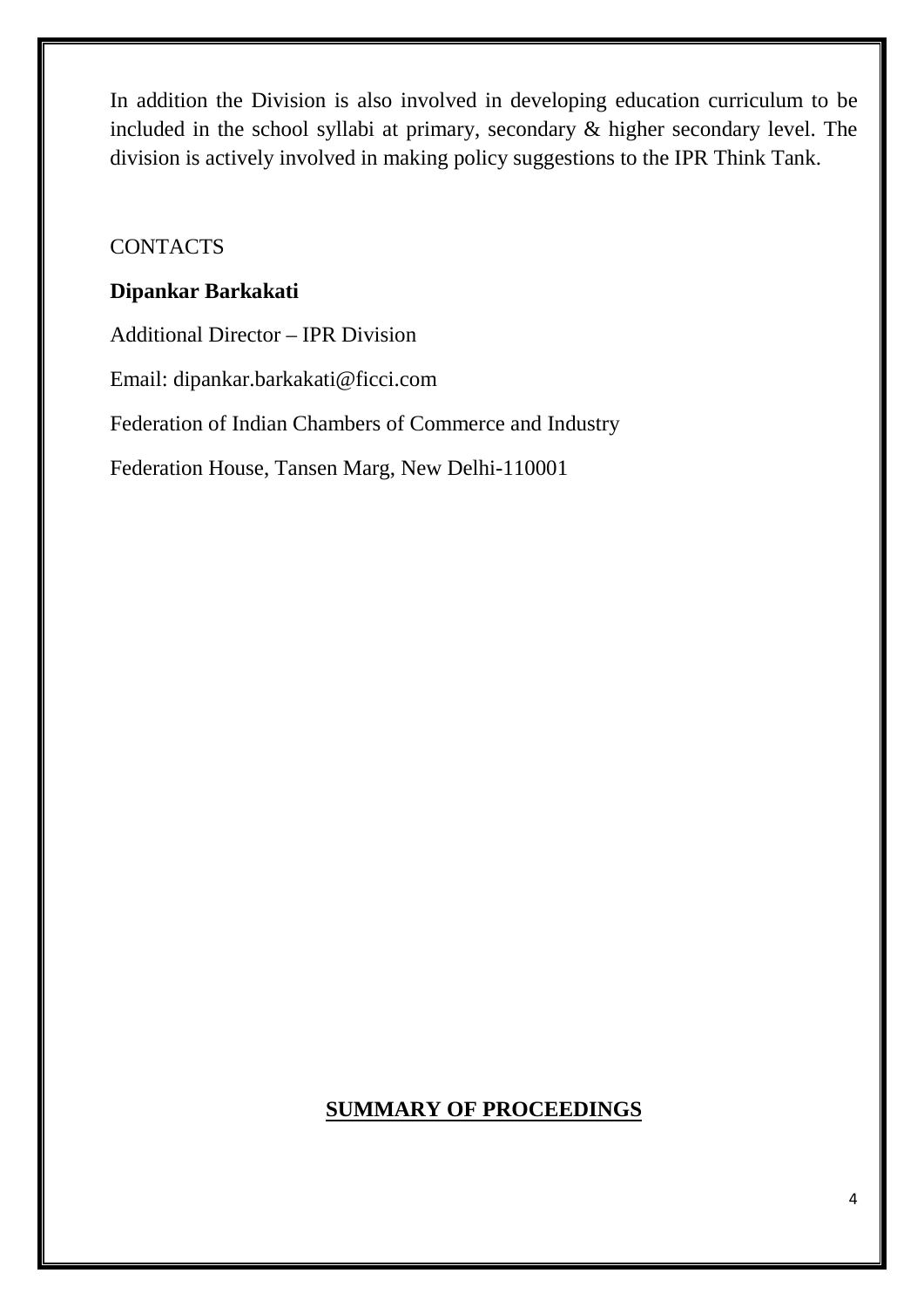### **Introduction**

The [PCT](http://www.wipo.int/pct/en/texts/index.htm#pct) was concluded in 1970, amended in 1979, and modified in 1984 and 2001.

It is open to States party to the [Paris Convention for the Protection of Industrial](http://www.wipo.int/treaties/en/ip/paris/trtdocs_wo020.html)  [Property](http://www.wipo.int/treaties/en/ip/paris/trtdocs_wo020.html) (1883). Instruments of ratification or accession must be deposited with the Director General of WIPO.

The PCT is an international treaty with more than 145 Contracting States[.1](http://www.wipo.int/pct/en/faqs/faqs.html#note1) The PCT makes it possible to seek patent protection for an invention simultaneously in a large number of countries by filing a single "international" patent application instead of filing several separate national or regional patent applications. The granting of patents remains under the control of the national or regional patent Offices in what is called the "national phase".

The **PCT procedure** includes:

**Filing:**you file an international application with a national or regional patent Office or WIPO, complying with the PCT formality requirements, in one language, and you pay one set of fees.

**International Search:** an "International Searching Authority" (ISA) (one of the world's major patent Offices) identifies the published patent documents and technical literature ("prior art") which may have an influence on whether your invention is patentable, and establishes a written opinion on your invention's potential patentability.

**International Publication:**as soon as possible after the expiration of 18 months from the earliest filing date, the content of your international application is disclosed to the world.

**Supplementary International Search (optional):**a second ISA identifies, at your request, published documents which may not have been found by the first ISA which carried out the main search because of the diversity of prior art in different languages and different technical fields.

**International Preliminary Examination (optional):**one of the ISAs at your request, carries out an additional patentability analysis, usually on an amended version of your application.

**National Phase:**after the end of the PCT procedure, usually at 30 months from the earliest filing date of your initial application, from which you claim priority, you start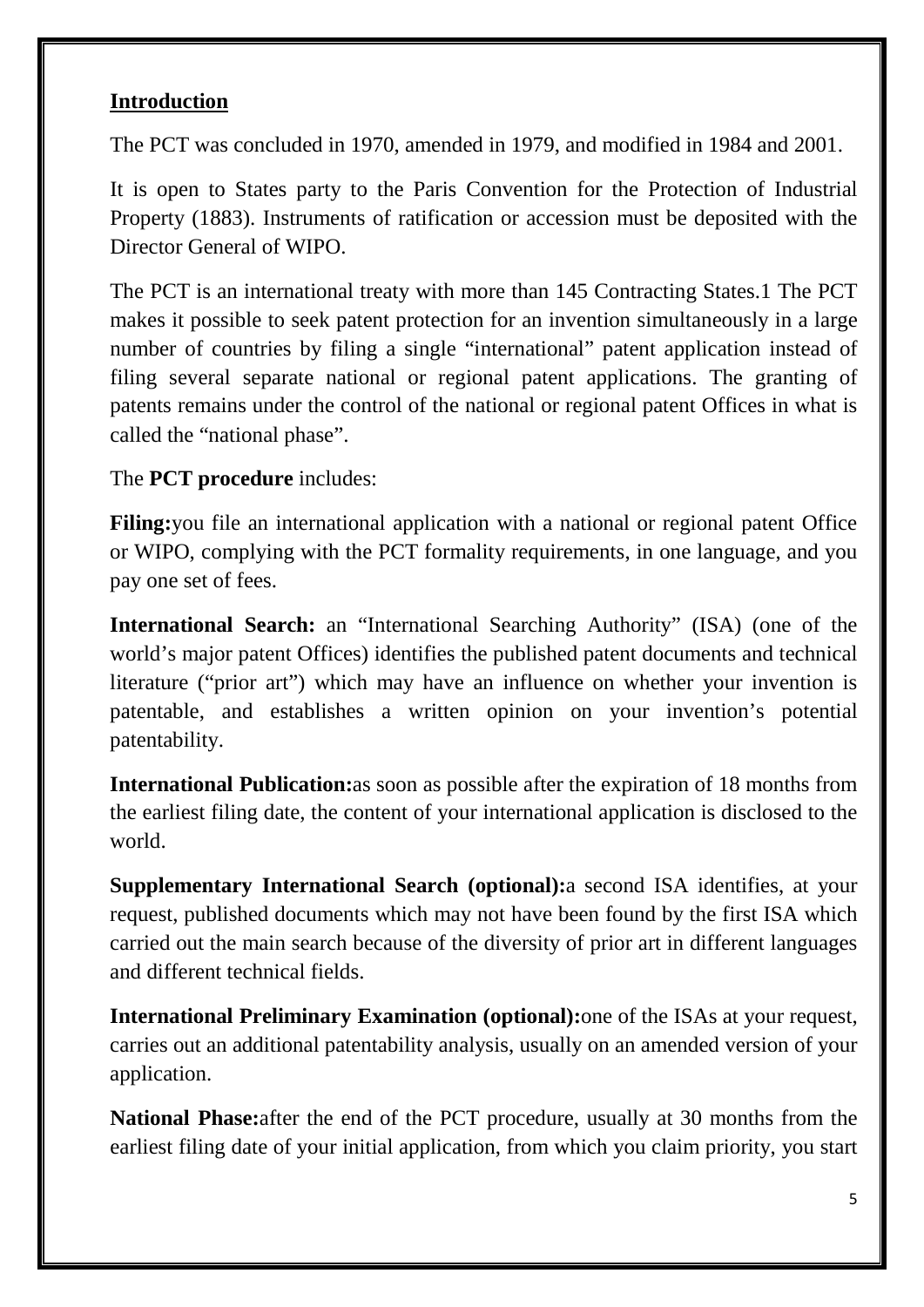to pursue the grant of your patents directly before the national (or regional) patent Offices of the countries in which you want to obtain them.

The [Treaty](http://www.wipo.int/pct/en/texts/articles/atoc.htm) makes it possible to seek patent protection for an invention simultaneously in each of 148 contracting countries by filing an "international" patent application. Such [an application](http://www.wipo.int/pct/en/forms/request/ed_request.pdf) may be filed by anyone who is a national or resident of a Contracting State. It may generally be filed with the national patent office of the Contracting State of which the applicant is a national or resident or, at the applicant's option, with the [International Bureau of WIPO in Geneva.](http://www.wipo.int/pct/guide/en/gdvol1/annexes/annexc/ax_c_ib.pdf) If the applicant is a national or resident of a Contracting State which is party to the [European Patent](http://www.wipo.int/clea/en/details.jsp?id=1303)  [Convention,](http://www.wipo.int/clea/en/details.jsp?id=1303) the [Harare Protocol on Patents and Industrial Designs \(Harare Protocol\),](http://www.wipo.int/clea/en/details.jsp?id=70) the revised [Bangui Agreement Relating to the Creation of an African Intellectual](http://www.wipo.int/clea/en/details.jsp?id=3377)  [Property Organization](http://www.wipo.int/clea/en/details.jsp?id=3377) or the [Eurasian Patent Convention,](http://www.wipo.int/clea/en/details.jsp?id=1203) the international application may also be filed with the [European Patent Office \(EPO\),](http://www.wipo.int/clea/en/details.jsp?id=1303) the [African](http://www.aripo.org/)  [Regional Industrial Property Organization \(ARIPO\),](http://www.aripo.org/) the [African Intellectual Property](http://www.oapi.wipo.net/en/OAPI/index.htm)  [Organization \(OAPI\)](http://www.oapi.wipo.net/en/OAPI/index.htm) or the [Eurasian Patent Office \(EAPO\),](http://www.eapo.org/eng/ea/) respectively.

The international application is then subjected to what is called an "international search." That search is carried out by one of the major patent offices appointed by the PCT Assembly as an [International Searching Authority \(ISA\).](http://www.wipo.int/pct/en/access/isa_ipea_agreements.html) The said search results in an "international search report," that is, a listing of the citations of such published documents that might affect the patentability of the invention claimed in the international application. At the same time, the ISA prepares a written opinion on patentability.

The international search report and the written opinion are communicated by the ISA to the applicant who may decide to withdraw his application, in particular where the said report or opinion makes the granting of patents unlikely.

If the international application is not withdrawn, it is, together with the international search report, [published by the International Bureau.](http://www.wipo.int/pctdb/en/index.jsp)

The procedure under the PCT has great *advantages* for the applicant, the patent offices and the general public:

1. the applicant has up to 18 months more than he has in a procedure outside the PCT to reflect on the desirability of seeking protection in foreign countries, to appoint local patent agents in each foreign country, to prepare the necessary translations and to pay the national fees; he is assured that, if his international application is in the form prescribed by the PCT, it cannot be rejected on formal grounds by any designated Office during the national phase of the

6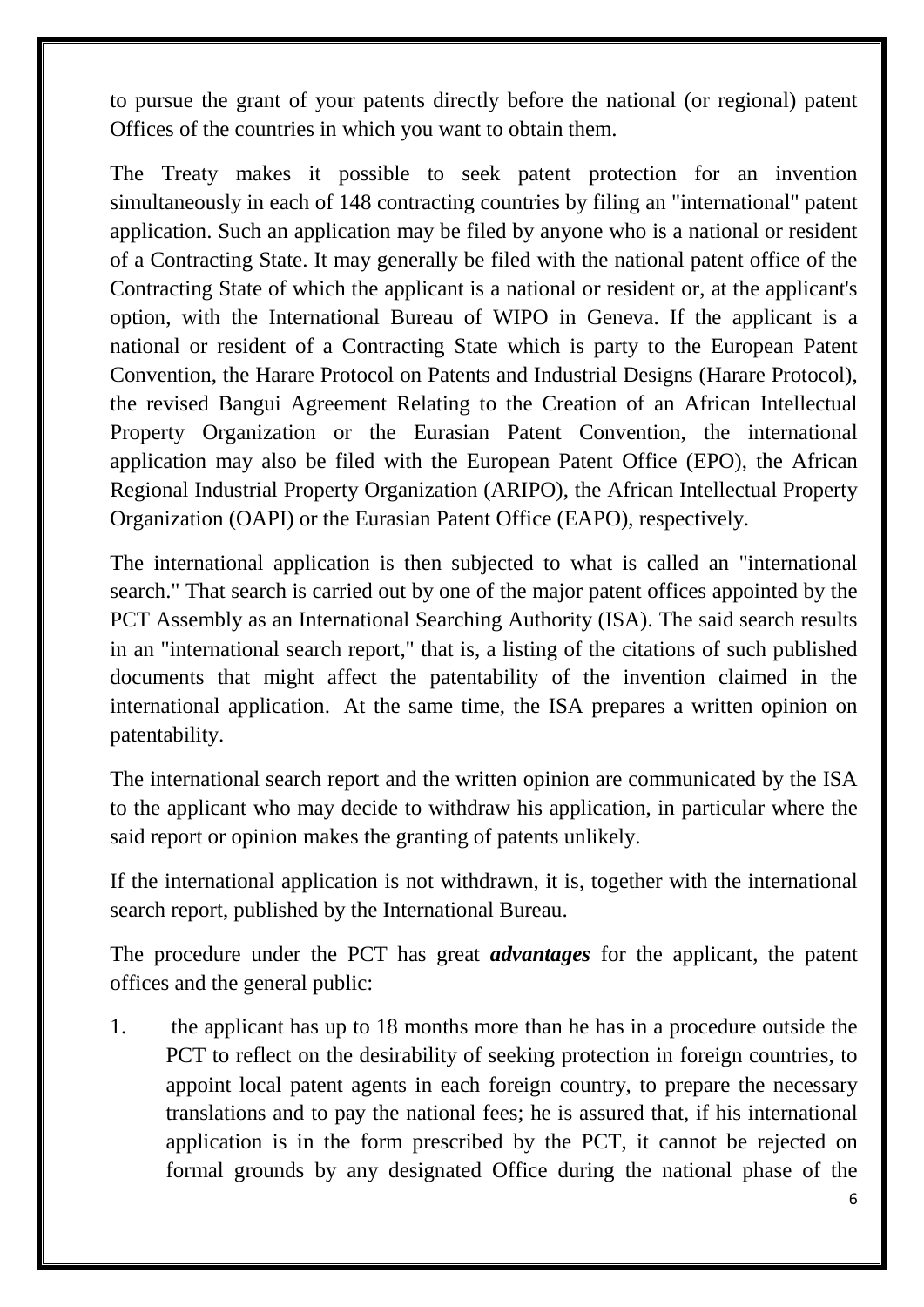processing of the application; on the basis of the international search report or the written opinion, he can evaluate with reasonable probability the chances of his invention being patented; and the applicant has the possibility during the international preliminary examination to amend the international application to put it in order before processing by the designated Offices;

- (ii) the search and examination work of patent offices can be considerably reduced or virtually eliminated thanks to the international search report, the written opinion and, where applicable, the international preliminary examination report that accompany the international application;
- (iii) since each international application is published together with an international search report, third parties are in a better position to formulate a well-founded opinion about the patentability of the claimed invention.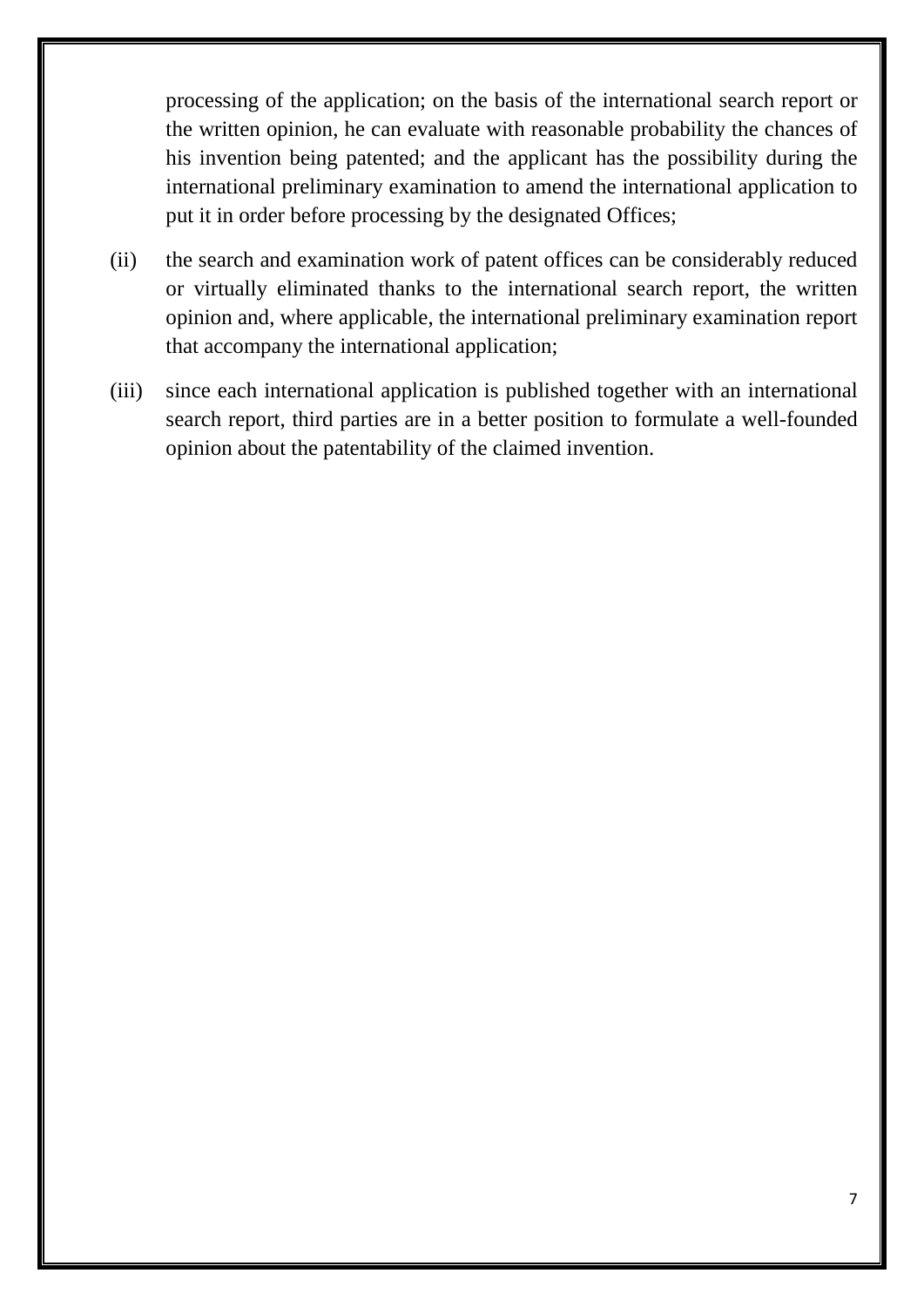Functioning of Receiving Office- IP India as receiving office

An Indian applicant can file a PCT International application (**Section 2(1)(ia), 7(1A), 39 PCT/RO/101)** in the following manner:

Filing in the Indian Patent Office acting as Receiving Office

- 1. An international patent application can be filed in Indian Patent Office as a Receiving Office, in request form (PCT / RO / 101);
- 2. In such case, the applicant shall make request for permission under Section 39. After the grant of such permission, the Indian Patent Office shall transmit the patent application to the IB.

After filing a patent application in India

1. An international patent application can be filed within twelve months from the filing of patent application in India, in the Indian Patent Office, as a Receiving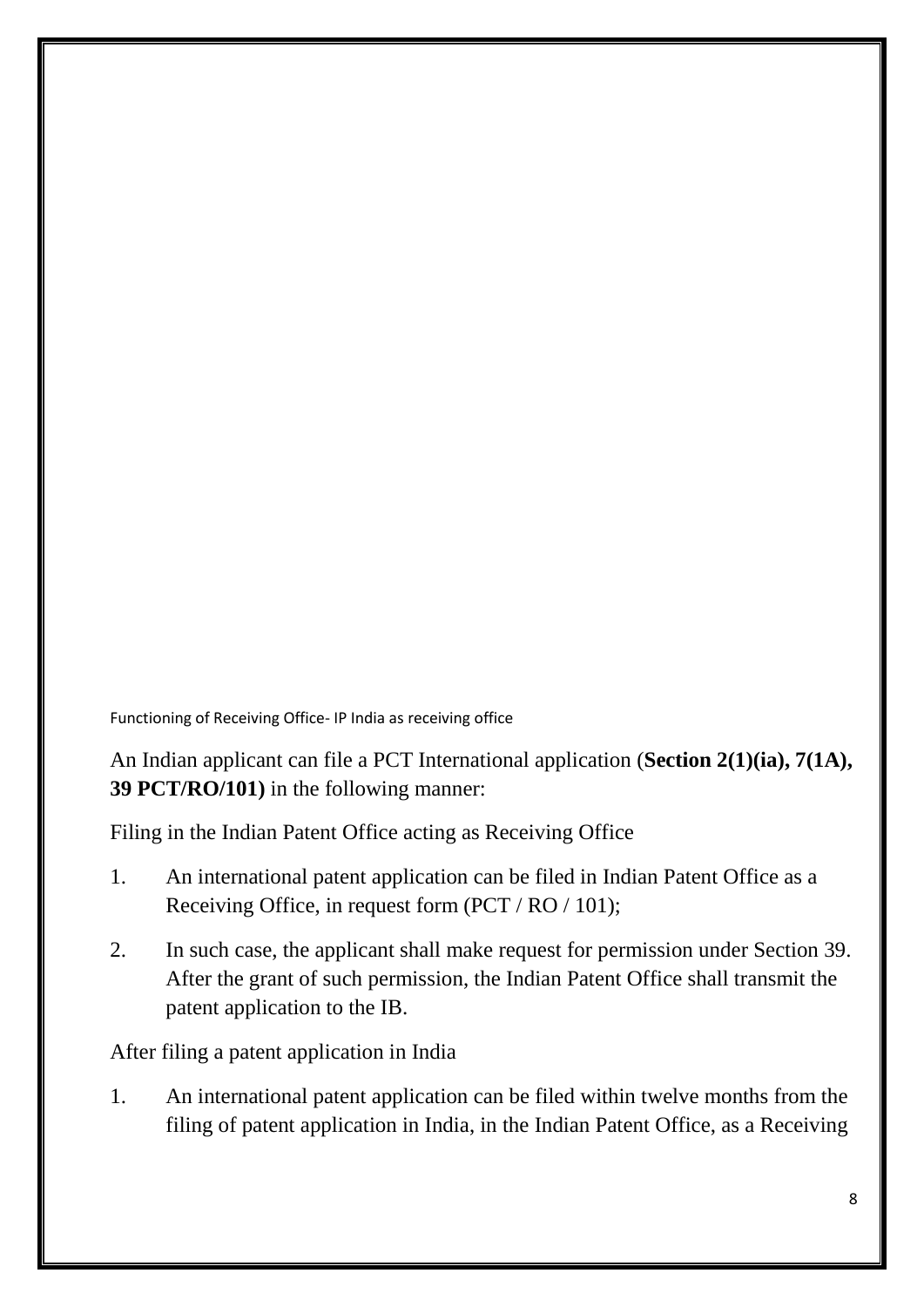Office. However, if such an application is filed before the expiry of 6 weeks from the date of filing in India, permission u/s 39 is required.

2. [An applicant has another option to file an International Application within twelve months from the filing of patent application in India, directly in IB, claiming the priority of the previously filed Indian Patent Application along with the prescribed application fee. A certified copy of the Indian Patent Application may be filed with the International application within sixteen months from the date of priority.]

Applicant has to pay the prescribed transmittal fee in addition to the International Application fee and search fee.

# **Requirements of PCT International Application**  *(Section 102(h), 208, 801 of Administrative Instructions under the PCT)*

### **A]The International Application** should contain

- 1. a request,
- 2. a description,
- 3. one or more claims,
- 4. one or more drawings (where required) and
- 5. an abstract.
- 6. should be in one of the prescribed languages, and
- 7. The required fee should be paid.

#### **B]The request** may also be presented

- 1. as a computer printout as prescribed by Section 102(h) of the Administrative Instructions under PCT or,
- 2. alternatively, as a computer printout prepared using the PCT-EASY software, in which case it must be accompanied by a computer disk containing a copy of the data as contained in the request in electronic form and copy of the abstract.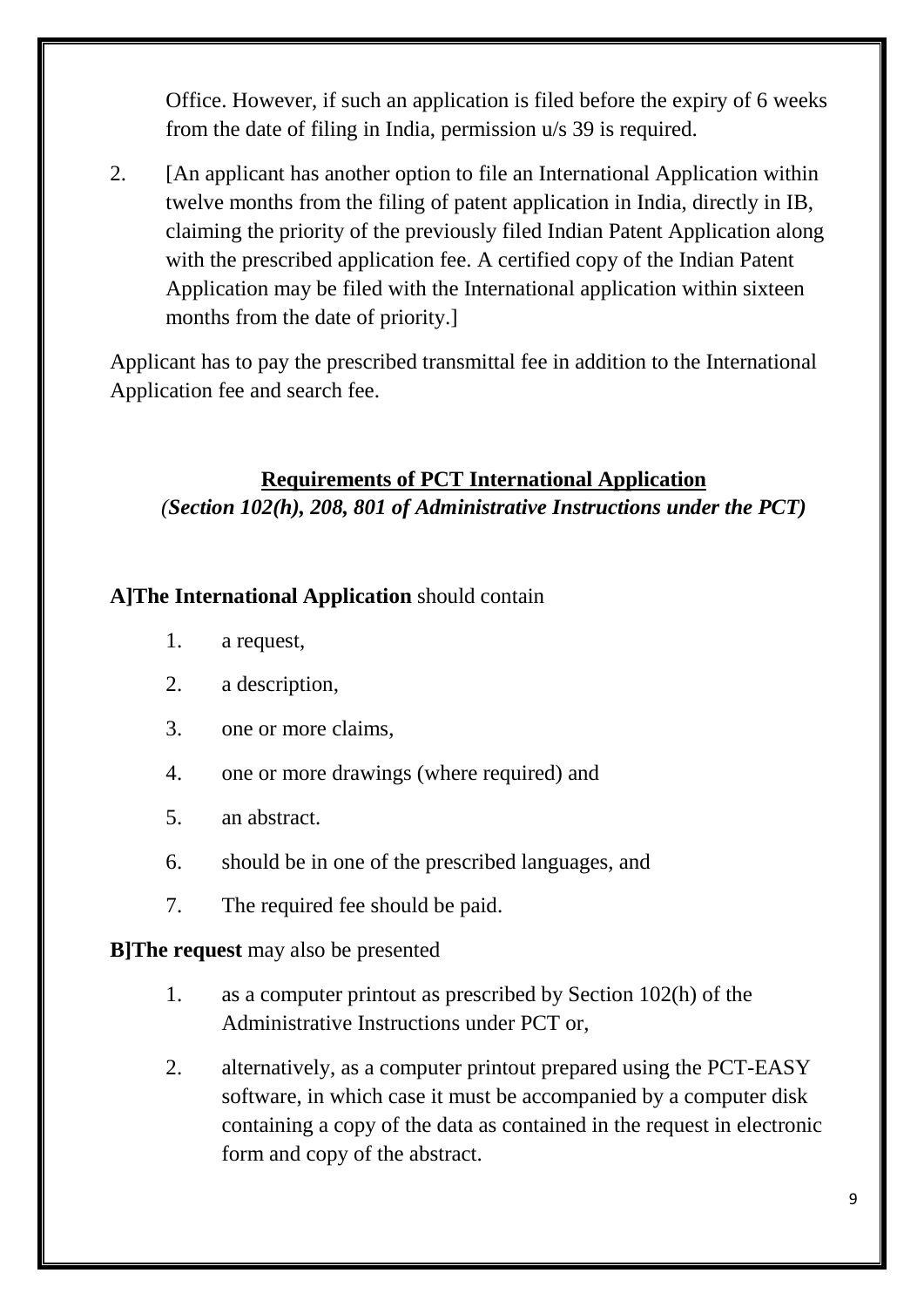**C]** The request should contain a petition, i.e., a request that the International Application be processed according to the PCT.

**D]** Request should further contain

- 1. the title of the invention, necessary data concerning the applicant, the inventor and the agent representing the applicant.
- 2. It must be signed by the applicant or his agent.
- 3. Declaration of inventorship should be signed by the inventor(s)/the applicants in convention country, as applicable, and not by the agent.
- 4. Where there are two or more applicants, each applicant should sign at his choice either the request or, if the request is signed by an agent, a separate power of attorney.
- 5. The request should also contain details of priority (where applicable) and
- 6. an of competent International Searching Authority.

### *Competent International Searching Authorities for an Indian Applicant:*

Austrian Patent Office (AT); Australian Patent Office (AU); European Patent Office (EP), China Intellectual Property Office (CN); United States Patent & Trademark Office (US); Swedish Patent Office (SE)

**E]** A certified copy of the priority document is required for each priority claimed in the application and the same is to be furnished within 16 months from the priority date.

### **F]Language of International Application**

1. Application as filed in any Receiving Office in India it has to be either in English or Hindi. However, an application in Hindi shall be accompanied by a duly verified English translation.

### **G] Claims**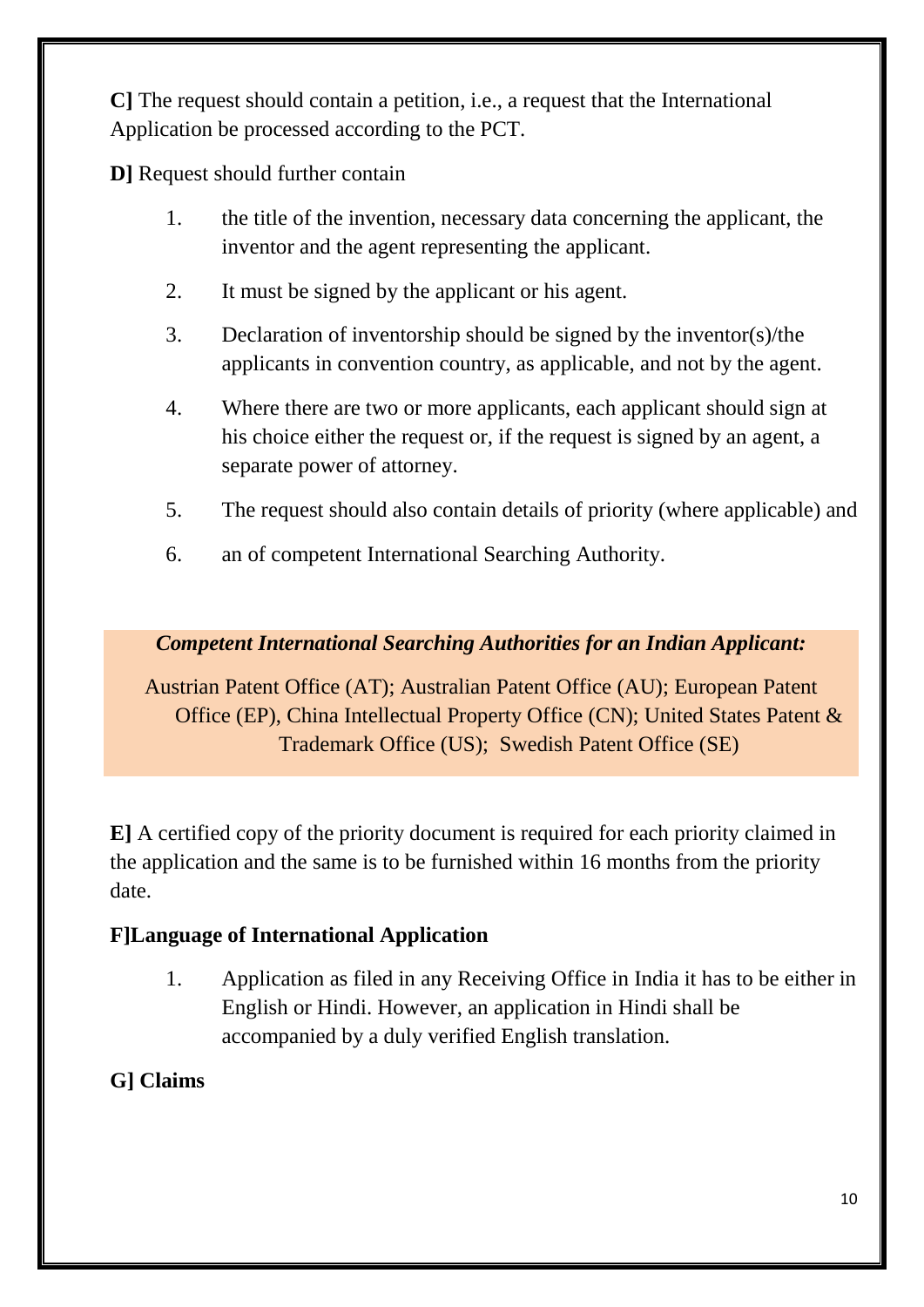1. The Claims must define the subject matter of the invention for which protection is sought. They must be clear and concise and fully supported by the description.

### **H] Drawings**

1. The drawings are only required where they are necessary for the understanding of the invention. This will be the case for example for an engineering type of invention. It will not be the case when an invention cannot be drawn, as is the case for a chemical product

# **I] Abstract**

- 1. It must be drafted in a way, which allows the clear understanding of the technical problem, the gist of the solution of that problem through the invention, and the principal use of the invention.
- **J] Sequence Listing**to be filed only on an electronic medium.

### **Functions of IPO as Receiving Office**

# *(Section 35.Article 3, 4,11, 14 of PCT.PCT Receiving Office Guidelines)*

**The Indian** Patent Office receives the PCT International Application from the **applicant or from his authorized Agent**.

- **B]** The Office accords the **date of receipt of international application as the international filing date,** provided that the Office has found that, at the time of receipt:
	- 1. The applicant does not obviously lack, for reasons of residence or nationality, the right to file an international application with the Office;
	- 2. The international application is in the prescribed language;
	- 3. The international application contains at least the following elements:
	- an indication that it is intended as an international application,
	- the designation of at least one contracting state,
	- the name of applicant, as prescribed,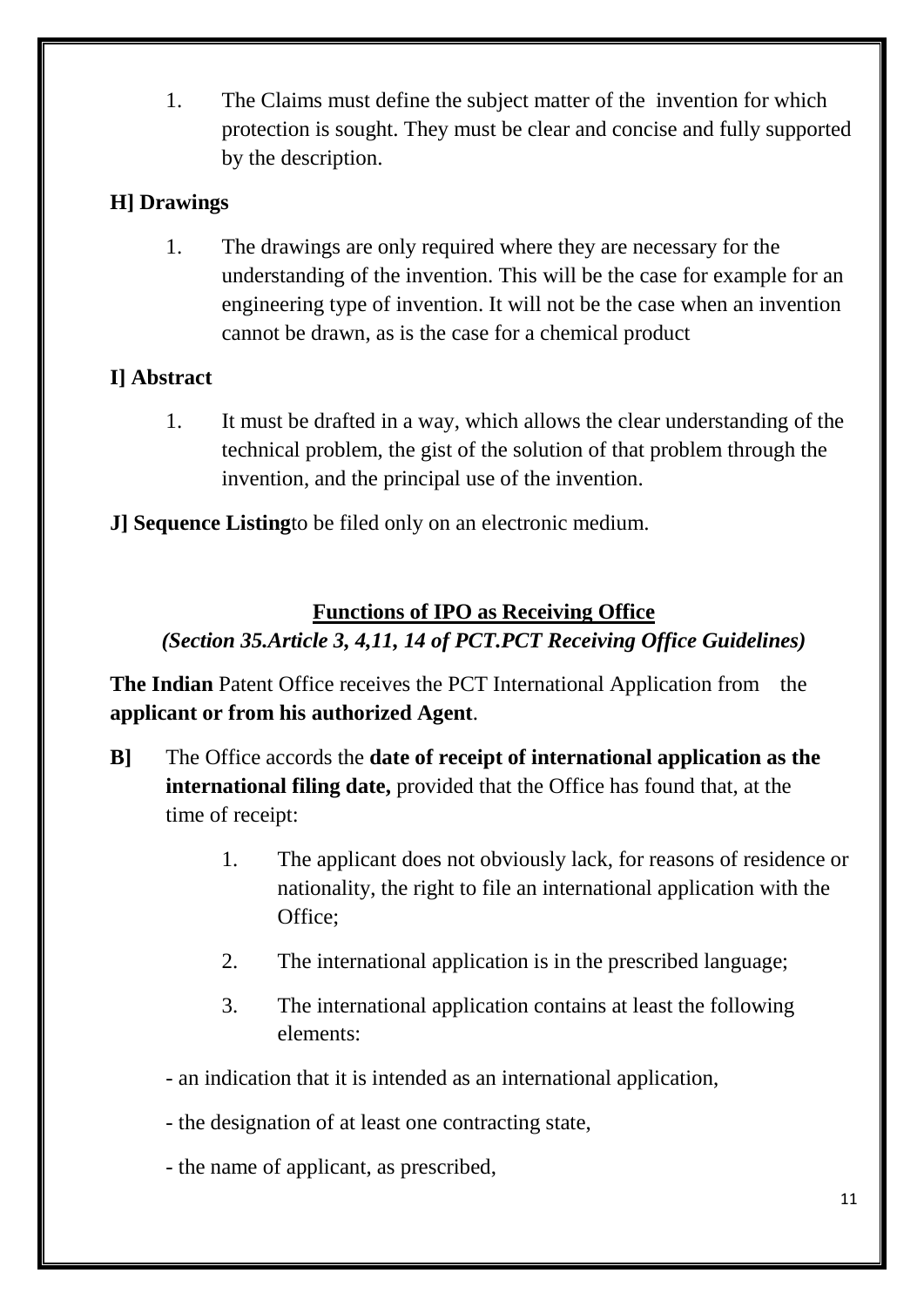- a part which on the face of it appears to be a description, a part which on the face of it appears to be claim(s).

- C] At the time of receipt, if above requirements [A-B] not fulfilled, then Office, invites the applicant to file the required correction. If the applicant complies with the invitation, as provided in the regulations, the Office accords the date of receipt of the required correction as the international filing date.
- D] Then the Office checks following defects in the International Application :
- 1. it is not signed as provided in the regulations,
- 2. it does not contain the prescribed indications concerning the applicant,
- 3. it does not contain a title,
- 4. it does not contain an abstract,
- 5. it does not comply to the extent provided in the regulations with the prescribed physical requirements.

If the Office finds any of the above defects, it invites the applicant to correct the international application as soon as possible, ordinarily within one month from the date of filing, giving a time limit of two months for correction. If the applicant fails to make correction within the prescribed time limit, the application shall be considered withdrawn and the Office declares so.

- **E]** If the international application refers to drawings which, but, are not included in that application, the Office notifies the applicant and if the applicant furnishes the same within the time limit, the international filing date shall be the date on which the drawings are received by the Office. Otherwise, any reference to the said drawings shall be considered non-existent.
- **F]** If the Office finds that within the prescribed time limits the fee prescribed under Art.3(4)(iv) has not been paid, or no fee prescribed under Art.4(2) has been paid the international application shall be considered to be withdrawn and the Office declares so.
- **G]** If the language of filing of the International Application is the one acceptable to the Office but not acceptable by the International Searching Authority to carry out International search, the applicant is required to furnish, within one month from the filing date of the Application, the translation into a language among the following: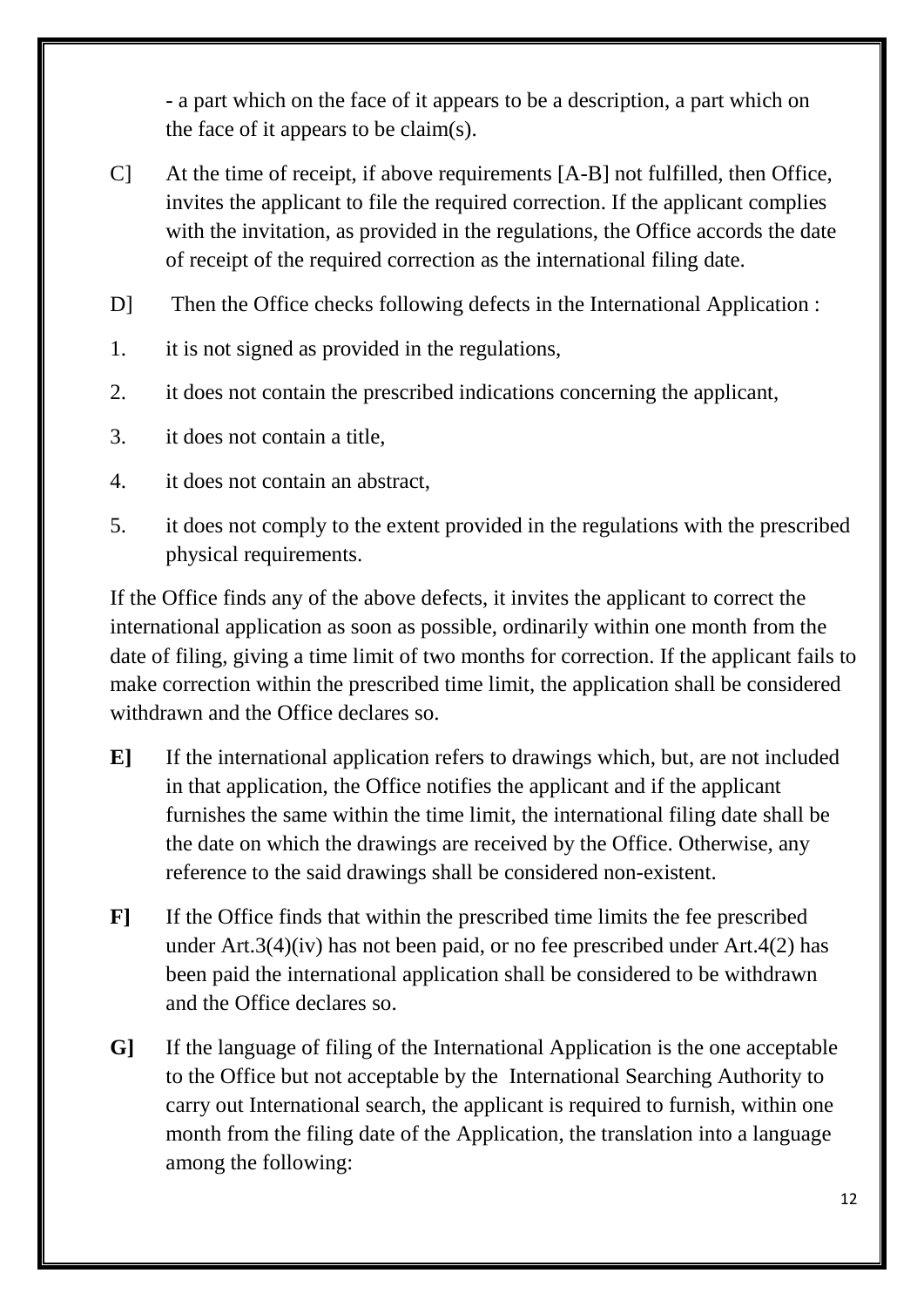- a language accepted by the International Searching Authority to carry out international search;

- a language of publication by IB (Arabic, Chinese, English, French, German, Japanese, Korean, Portuguese, Russian or Spanish)

- **H]** The Office then transmits the *"record copy" of the* International Application **to the International Bureau** and the *"search copy"to the International Searching Authority. The* **Office** keeps a third copy, the *"home copy". [note: The transmittals* do not take place if, and as long as, national prescriptions concerning national security apply and the provisions of Section 35 follow.]
- **I]** The Office then mails the record copy promptly to the International Bureau and in any case not later than five days prior to the expiration of the 13th month from the priority date.
- **J]** The search copy is transmitted by the Office to the International Searching Authority at the time of transmittal of the record copy to the International Bureau except, where the search fees has not been paid on time, in which case, the transmittal of search copy takes place after that fees has been paid.

# **PCT National Phase Application**

# *Article 22, 23 of PCT*

The national phase follows the international phase.

- 1. Has the effect of a national (or regional) application as from the international filing date, and the decision to grant protection for the invention is the task of the Office of or acting for that State (the "designated Office").
- 2. The national phase starts only if the applicant performs certain acts, either before the expiration of a certain time limit or together with an express request that it start earlier;
- 3. No notification to the applicants in this regard.
- 4. The applicant has sole responsibility for performing them in due time.
- 5. The consequences of failure to do so are fatal to the application

It should be noted that the acts must be performed in due time even if, for some reason, the international search report and the written opinion of the International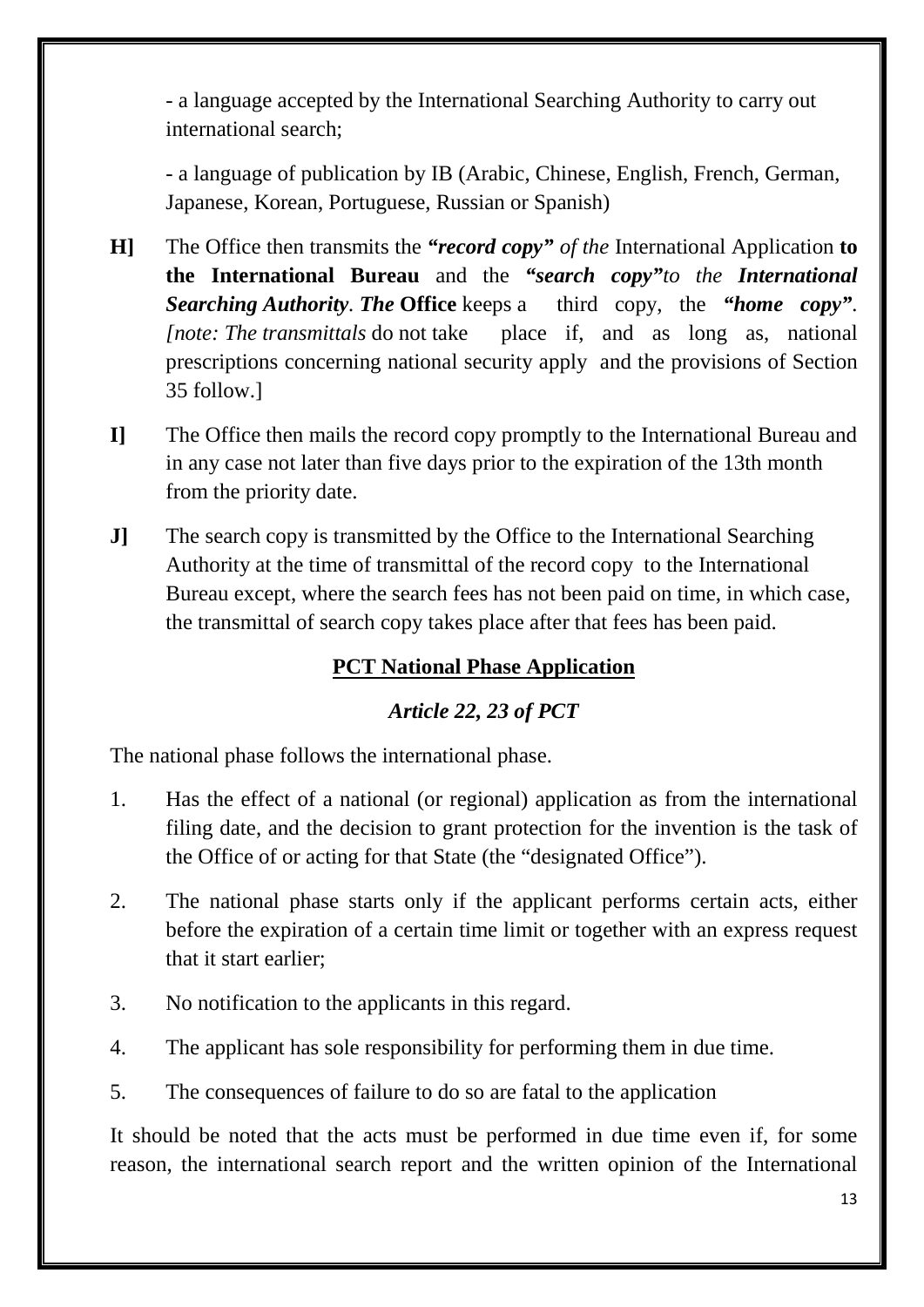Searching Authority or the international preliminary report on patentability (Chapter I or II of the PCT) are not yet available.

#### **Basic Requirements to enter National Phase in INDIA**

*Section 7,10(4A),135, 138(4).Rule 20, 21.Form-6, 13,18.Rule 17.1 (a or b) of PCT Regulations.*

The jurisdiction of filing is the same as that of the ordinary Application. Address for service in India shall be filed.

- B] For the National Phase Application, the title, description, drawings, abstract and claims as filed with the International Application under PCT shall be taken as the Complete Specification.
- C] However, if the applicant has amended the Complete Specification under Chapter-I and/or Chapter-II of the PCT, such amended specification shall be taken as the Complete Specification for the purpose of filing in India. The applicant may make a request to the Controller for amendment of the complete specification which was filed with the National Phase Application, as a separate request in Form-13, along with the application.
- D] Application on the date of filing in India, Section 138(4) read with Rule  $7(2)(c)$  mandates that the applicant shall pay the whole fee along with the application, based on such PCT International Application.
- **E]** In case of a change in name of an applicant, if the change has occurred after the international filing date and has not been reflected in a notification from the International Bureau (Form PCT/IB/306), the change may be effected by filing **Form 6 and/or Form 13.**
- **F]** If PCT/IB/304 is available on the website of WIPO, the Patent Office shall not require the applicant to submit the priority document. If not available, the Office may request for the same from the International Bureau.
- **G]** However, if the applicant has not complied with the requirements of rule 17.1 paragraph [a or b] of the regulations made under the PCT, he shall submit the priority document to the office before the expiry of thirty one months from the date of priority.
- **H]** Where the applicant does not comply with the requirements of (G) above, the Controller shall invite the applicant to file the priority document or the translation thereof within three months from the date of such invitation. If

14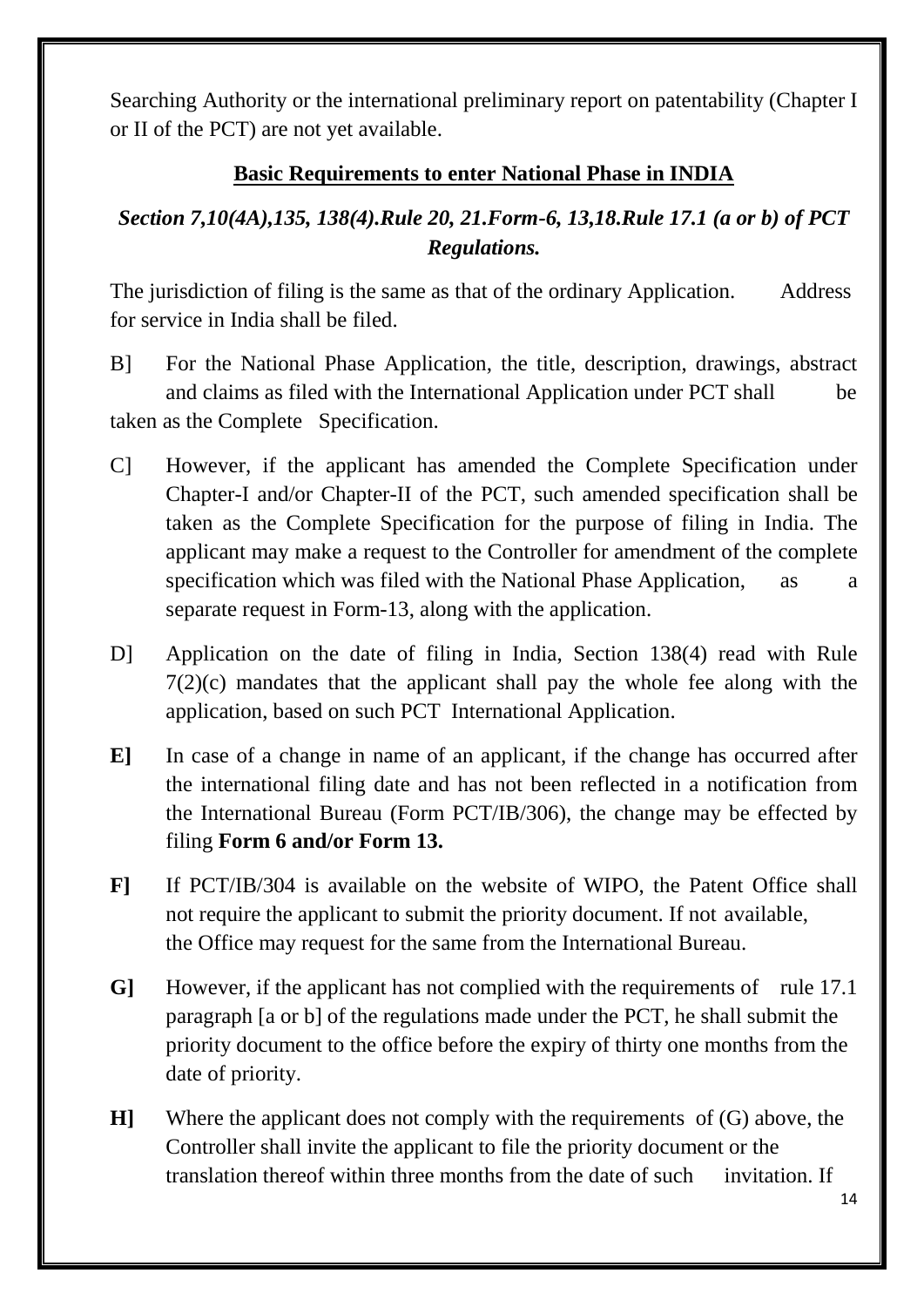the applicant fails to do so, the claim of the applicant for the priority shall be disregarded for the purposes of the Act.

- **I]** All other formalities that are required for filing and processing an ordinary patent application shall apply to a National Phase application.
- **J]** Processing of a national phase Application will not commence before the expiry of 31 months from the date of priority. However, the applicant may file an express request for processing before 31 months, in Form 18.

Procedure before the EPO as Receiving Office

*Who can file (PCT Rules 18,19)*- all national or residents of EPO contracting states in English, German or French

### *How to file*:

- hard copies of application may be filed in paper

- online (via eOLF, PCT SAFE) for PCT applications, subsequently-filed documents and PCT Chapter II;

- web filing (via ePCT or CMS) since October / November 2014

# *Representation*

1. As RO, ISA, SISA and IPEA, the EPO has **waived** the requirement to provide a **power of attorney**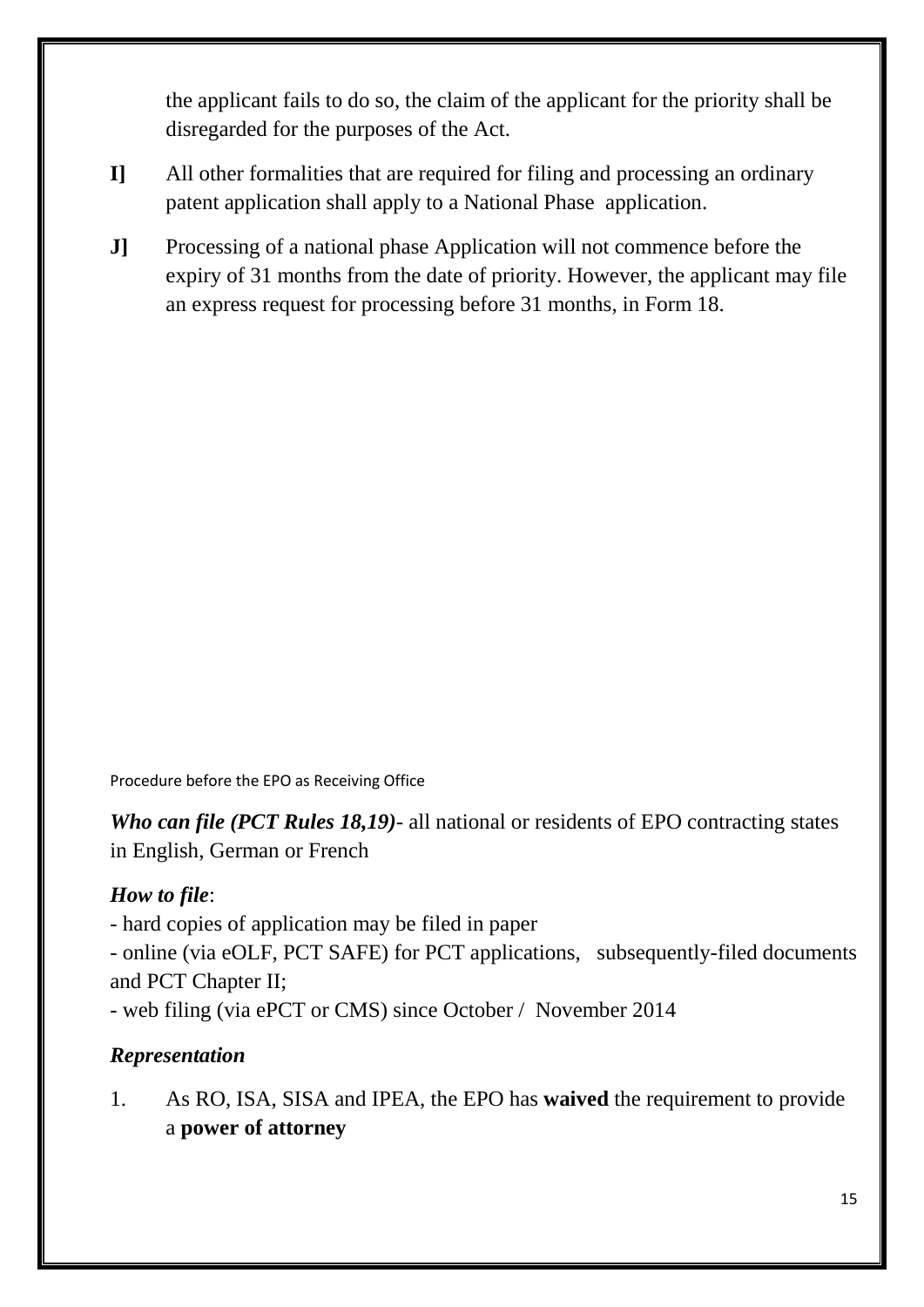- 1. For the effective **appointment** of a **professional representative** (agent), **common agent or common representative**
- 2. The waiver does not apply to …
	- 1. **Legal practitioners** Art. 134(8) EPC
	- 2. **Employees** who may act on behalf of a legal entity with its place of business in an EPC Contracting State Art. 133(3) EPC

Where general authorisation registered with the EPO, no copy required, indication of number is sufficient

1. Inventors are no longer required to sign the internationalapplication

### *Address for correspondence*

**New EPO practice** as of 1 November 2014 in the **international phase**:

- 1. Each applicant (natural / legal person) who is NOT represented by an agent and/or who does NOT have to be represented may *Art. 27(7) PCT , Art. 133(2) EPC*
- 2. indicate as address for correspondence any address (worldwide)
- 3. of a natural / legal person *Rule 4.4 PCT*
- $\rightarrow$  Example: APPL 1: SHELL B.V. NL; AfC.: PETROBRAS SA BR

When application enters the **European phase** -different practice:

- 1. Has to be within an EPC Contracting State, and'
- 2. The applicant's own address (sub-division within a firm allowed)
	- 1. maybe "new" (=different) AfC has to be indicated!
	- 2. Example: APPL 1: SIEMENS AG BERLIN DE; AfC.: SIEMENS AG Patent Dept. – MUNICH – DE

*Why file international applications (IAs) with the EPO acting as receiving Office*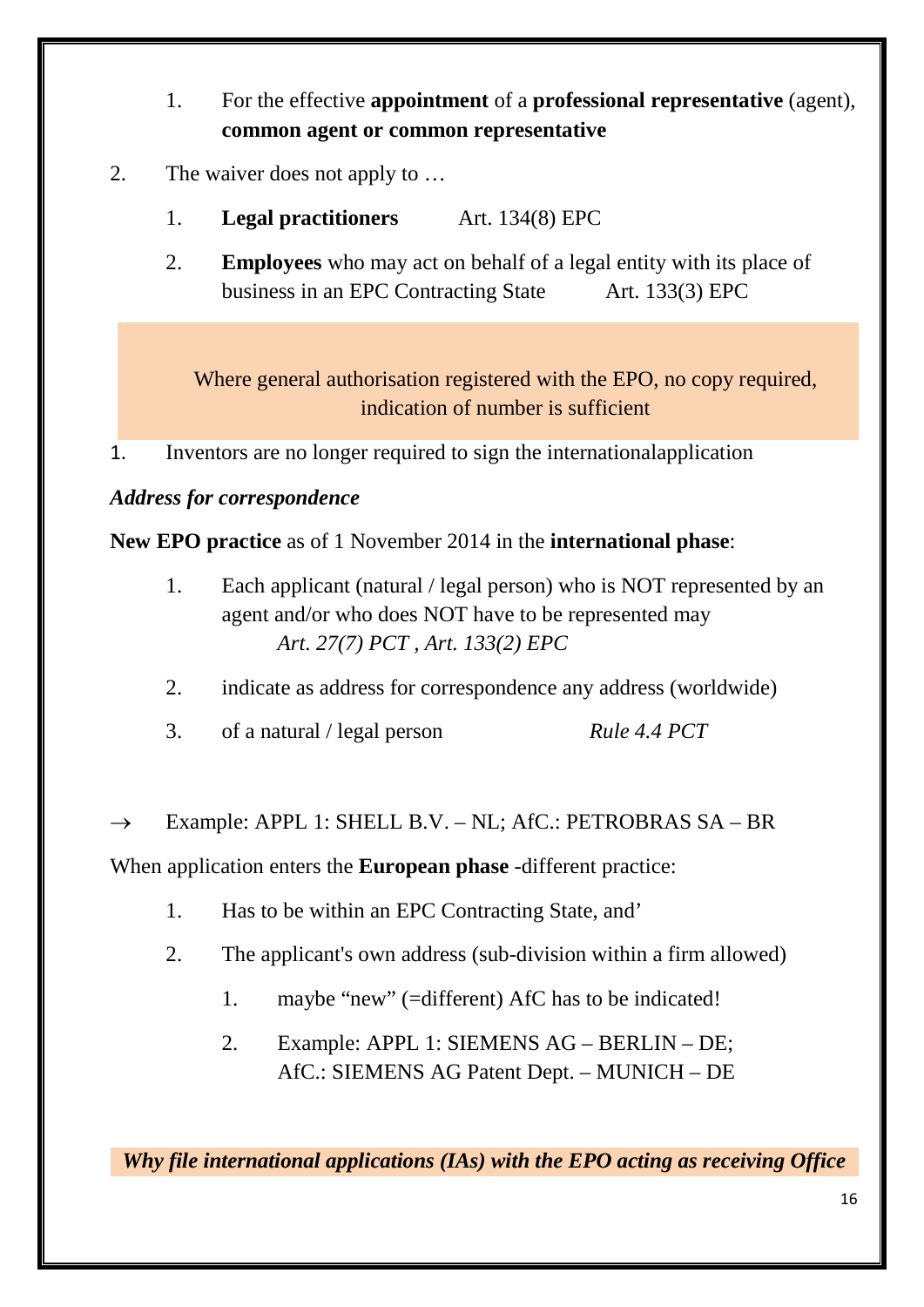### *(RO/EP)?*

- 1. RO/EP focuses on quality for the international publication
- 2. Application available to the EPO as RO, ISA, IPEA and DO/EO in the same electronic file system
- 3. Consistency in practice between PCT and EPC procedures at the EPO
- 4. Swift transmission of
	- 1. Record copies to the IB (average 11 days)
	- 2. Search copies to ISA/EP (average 15 days)

Procedure before the EPO as International Searching Authority (ISA) and International Preliminary Examining Authority (IPEA)

*EPO as International Searching Authority (ISA)*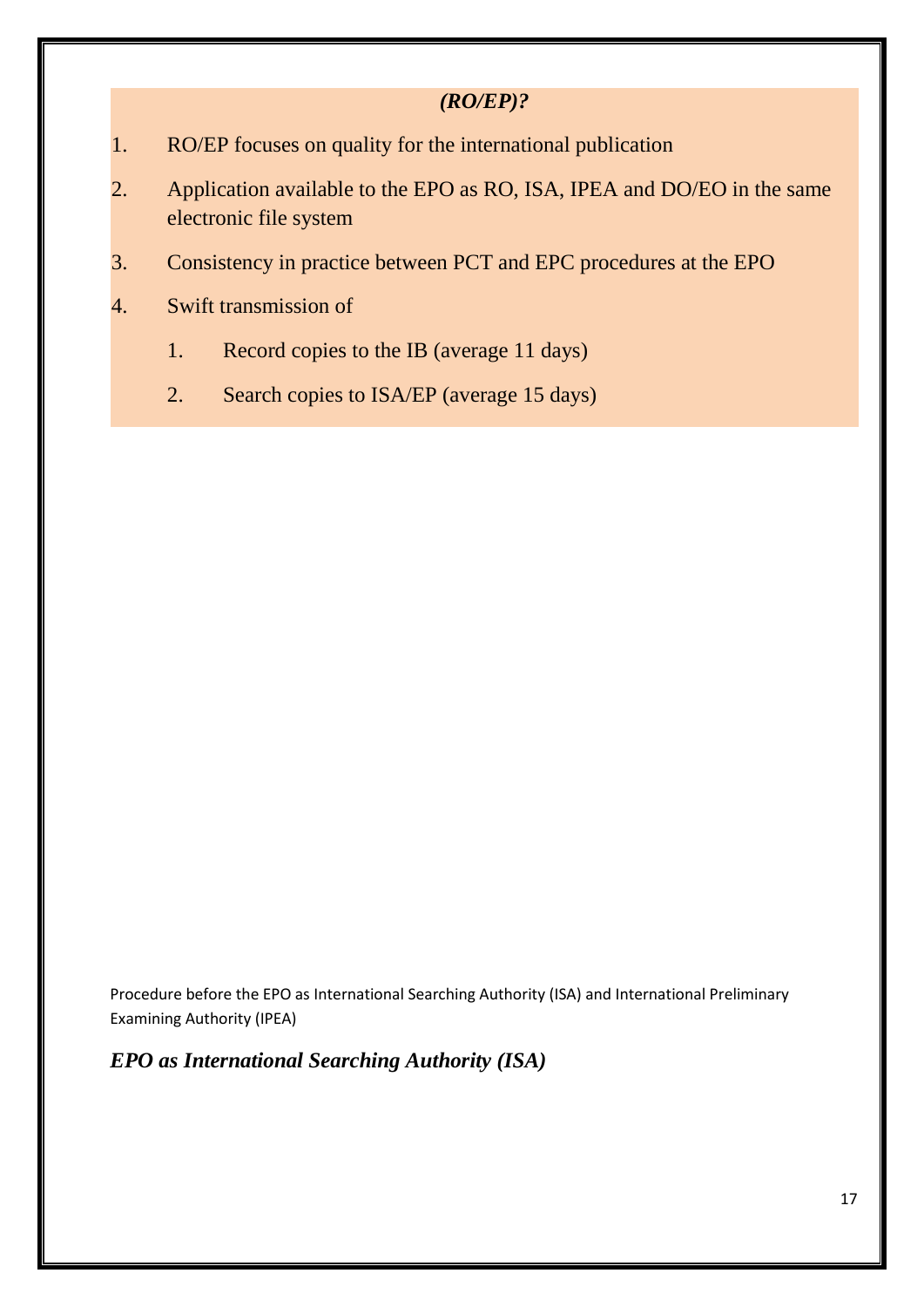- 1. *Competence:* EPO may be selected as ISA by all applicants provided that their receiving Office specified the  $EPO = ISA$
- 2. Most receiving Offices have specified the EPO (exceptions are AE, AG, AU, CA, CN, DM, KN, KP, KR, PG and IR)
- 3. If applicants of these countries wish to specify the EPO as ISA, then the international application may be filed in the name of an applicant residing in a country which has specified the EPO as ISA, e.g. a subsidiary company
- 4. If the IB is acting as receiving Office, the EPO is competent as ISA, if the international application could have been filed with a receiving Office that specified the EPO as ISA
- 5. **Market share:** In 2013, EPO drew up 90 % of all ISRs in Europe, 36% in the USA, 4% in Japan
- 6. **Users:** In 2013, 66% of all ISRs drawn up by the EPO based on PCT applications filed in Europe, 27% USA, 2% Japan

# *Why Choose EPO as International Searching Authority (ISA)*

*because we are renowned internationally for our top quality searches:*

- 7. **Highly-skilled, multilingual examiners using state-of-the-art databases** including patent documents from over 100 countries
- 8. Same **quality standards** appliedas for European search performed under the EPC, **delivered** for timely publication **at 18 months**
- 9. Continuous improvement of **our documentation** coverage, taking ever more **Asian documentation** into account
- 10. Informative **written opinions** issued in addition to the international search report, which have proven to be an **excellent basis for PCT-PPH requests** in the USA, Japan, Korea and China
- 11. **Cost-efficiency**: When entering the European phase, we do **not** draw up and charge applicants for a **supplementary search report**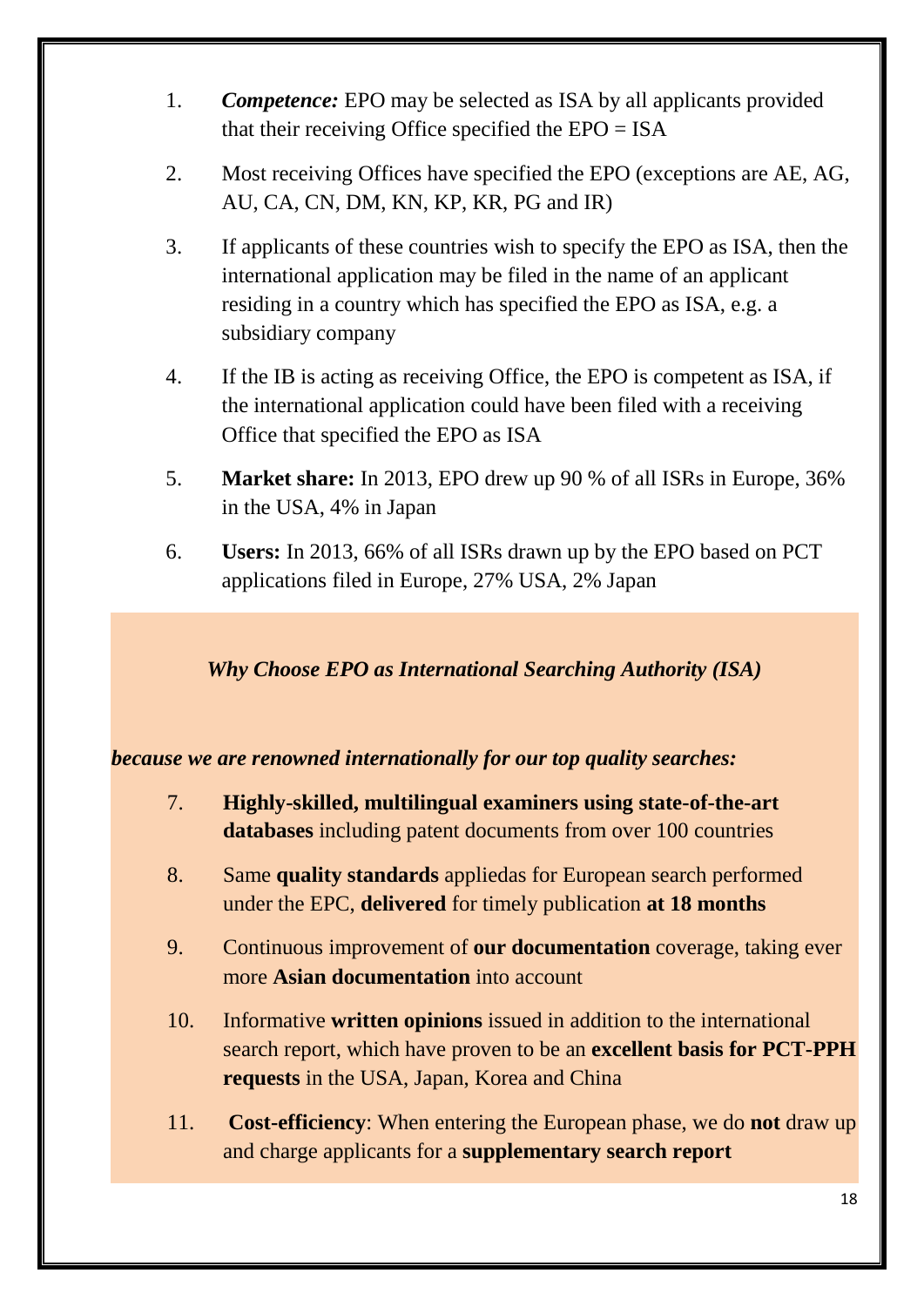### *The EPO as Supplementary International Searching Authority (SISA)*

- 12. Since 2010 the EPO offers this new service to all PCT applicants irrespective of ROs and ISAs
- 13. gives e.g. Indian applicants who got a PCT search by a patent Office other than the EPO a chance for an EPO search still in the international phase
- 14. same quality, fee and advantages as for EPO's international search  $\rightarrow$ dispense of supplementary European search

#### **Choosing EPO as SISA- formalities for request**

#### *R. 45bis.1 PCT*

- 1. SIS request must be filed at IB not at the SISA, ISA, RO, IPEA etc (PCT AG I, 8.008)
- 2. Time  $\lim_{x \to 0}$  Time  $\lim_{x \to 0}$  Time  $\lim_{x \to 0}$  Time  $\lim_{x \to 0}$  Time  $\lim_{x \to 0}$
- 3. SIS request must be in EN/FR languages of the IB (R. 92.2(d) PCT)
- 4. Fees paid to IB <1m of request (R. 45bis.2,3 PCT):
	- 1. SIS-search fee (EPO fee = EPO ISA search fee)
	- 2. SIS handling fee (set by IB)
	- 3. Late payment with surcharge possible
- 5. If not filed/translated into EN, FR, DE translation to be filed at IB
	- 1. with SIS-request,
	- 2. late filing possible (no penalty fee)

*The EPO as International Preliminary Examining Authority (IPEA)*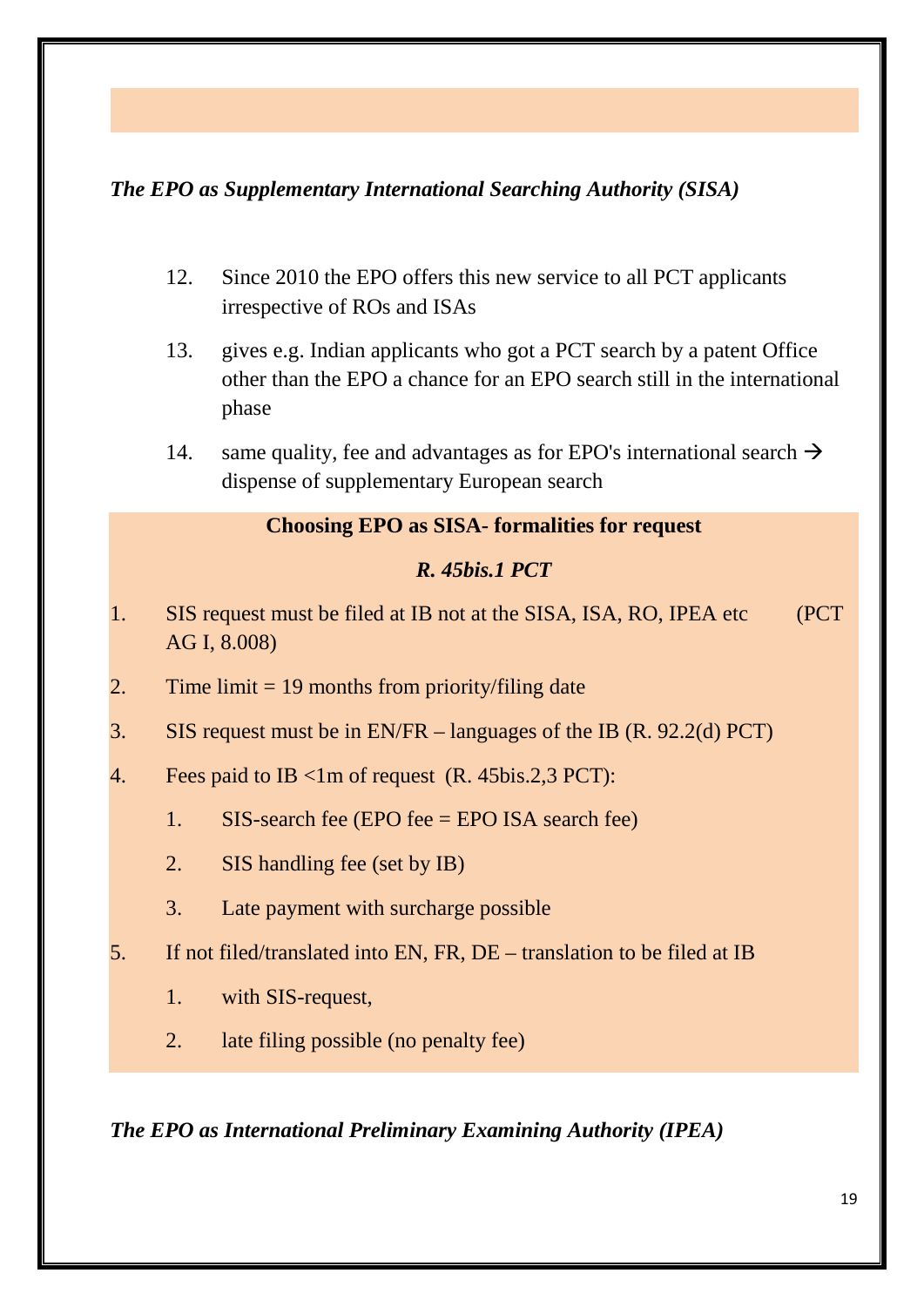EPO may be selected as IPEA by applicants who selected the EPO as ISA or any other European ISA  $\rightarrow$  benefit: enhanced dialogue between applicant and examiner In 2013, the EPO drew up almost 8 000 international preliminary examination reports, which constitutes 50% of the total worldwide

EPO offers as IPEA:

- 1. Top quality *preliminary opinions* regarding patentability, encouraging full dialogue between the applicant and the examiner in charge
- 2. Top-up *search for prior art* that became available in the time period between the international search and the international preliminary examination
- 3. *Solid basis* for the applicant to assess the chances for patent protection across the world and to decide whether or not to **proceed** with the application into the **European phase**
- 4. Further possibility to submit **amendments** under Article 34 PCT
- 5. Good basis for accelerating the processing of the application in the USA, Japan, Korea and China under the **PCT-PPH scheme**
- 6. **50% reduction of the fee** for the examination performed during the European phase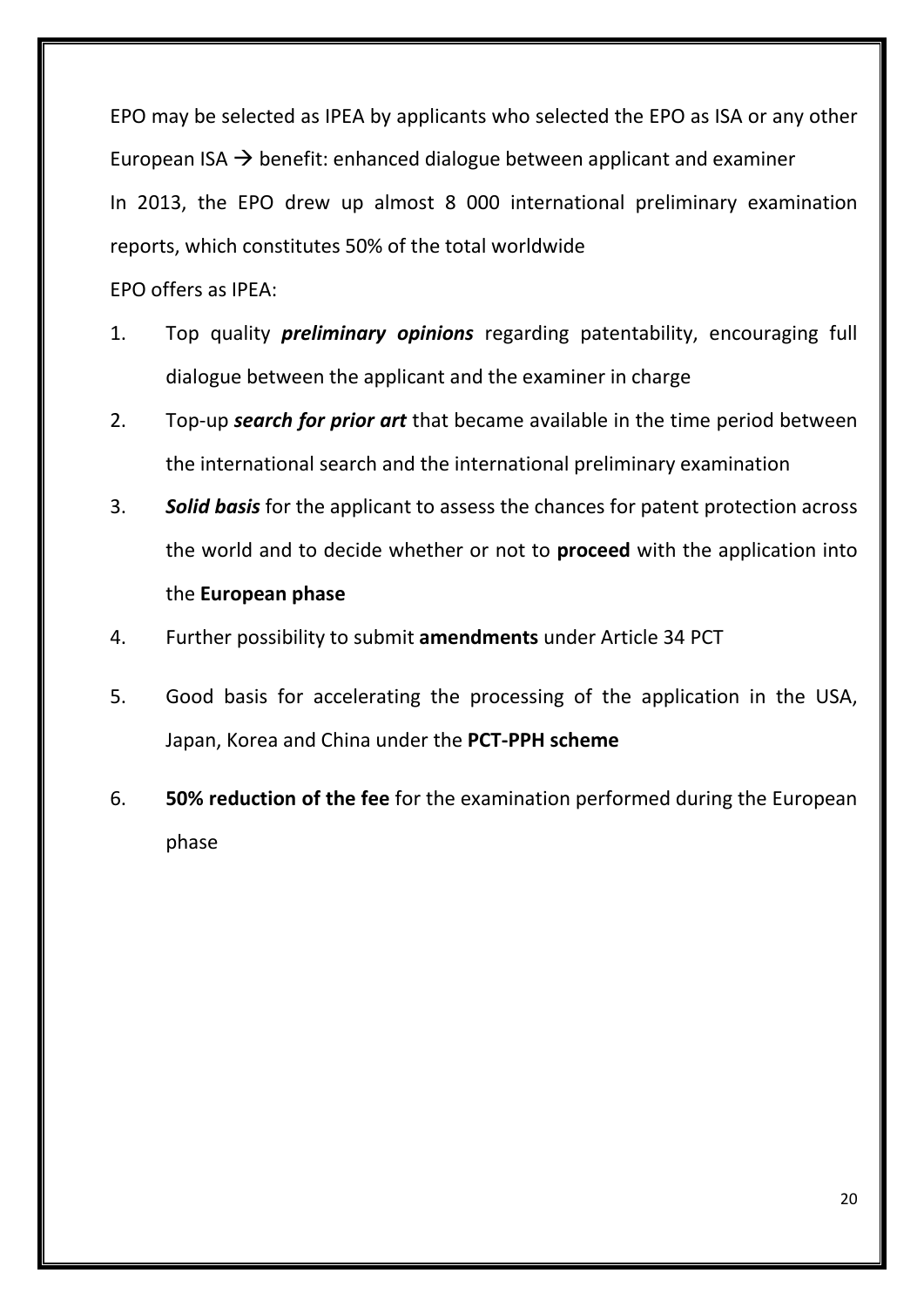# **PCT ROVING SEMINAR, KOLKATA**



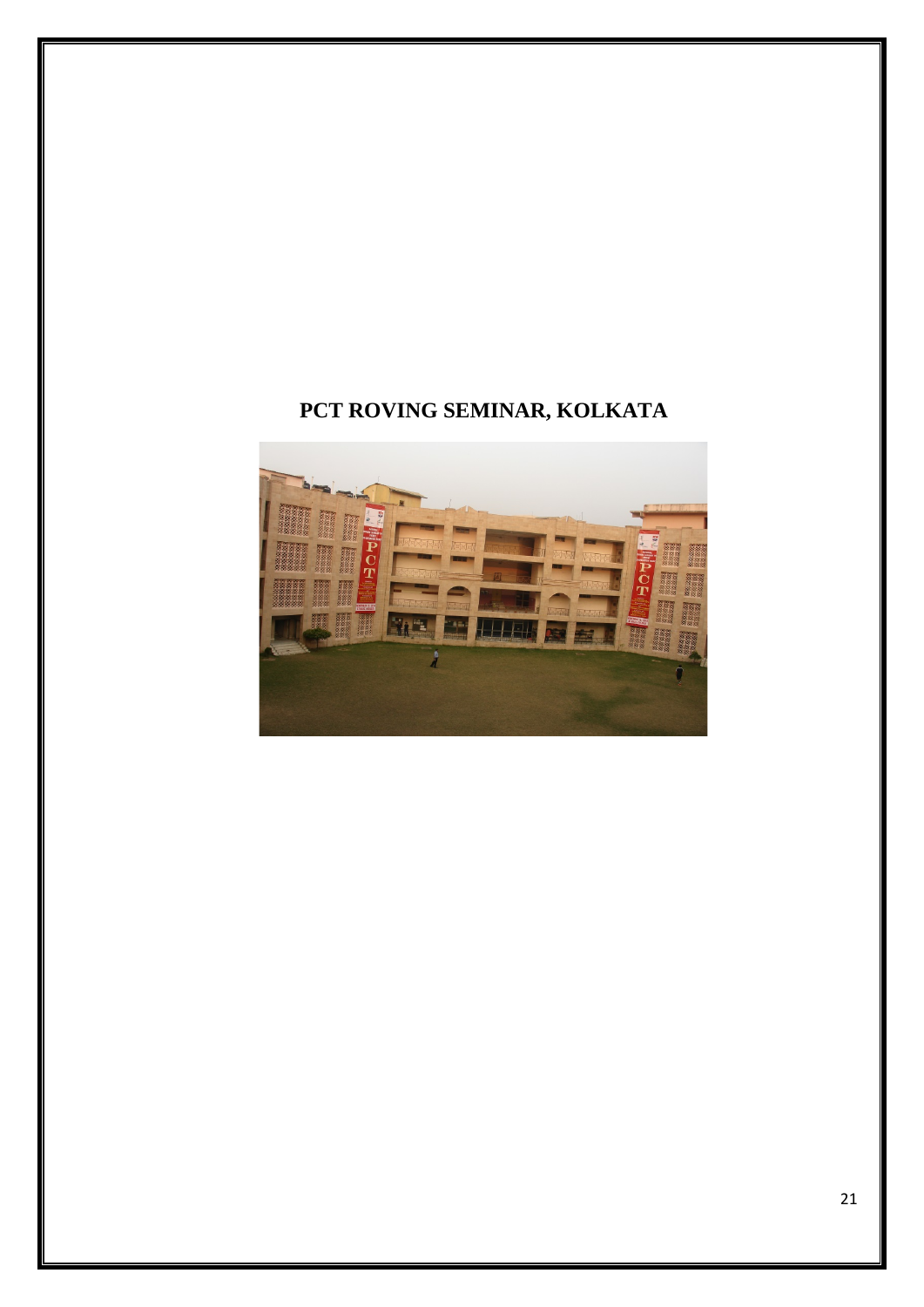

Mr. Ken-Ichiro Natsume, World Intellectual Property Organization (WIPO) during the PCT Roving Seminar at Kolkata at NUJS on 18th Nov 2014



Mr. ChristofMathoi, Lawyer, International Legal Affairs, PCT, Dir. 5.2.2, European Patent Office during PCT

Roving Seminar in New Delhi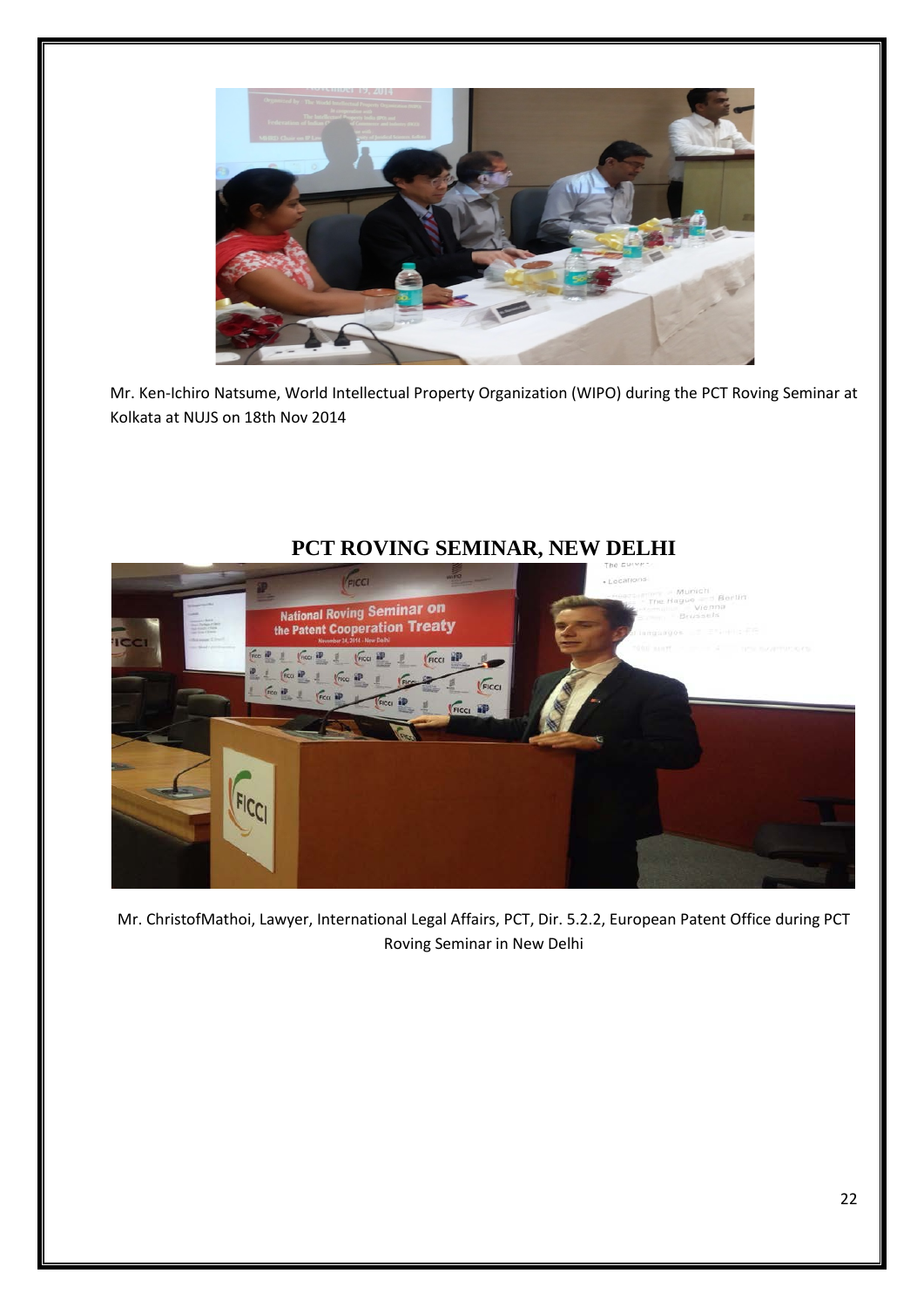

Mr. Ken-Ichiro Natsume, World Intellectual Property Organization (WIPO) during PCT Roving Seminar in New Delhi



Dr. K.S. Kardam, Senior Joint Controller of Patents & Designs.PATENT OFFICE DELHI and International Searching Authority and International Preliminary Examining Authority, (ISA/IPEA) during PCT Roving Seminar in New Delhi